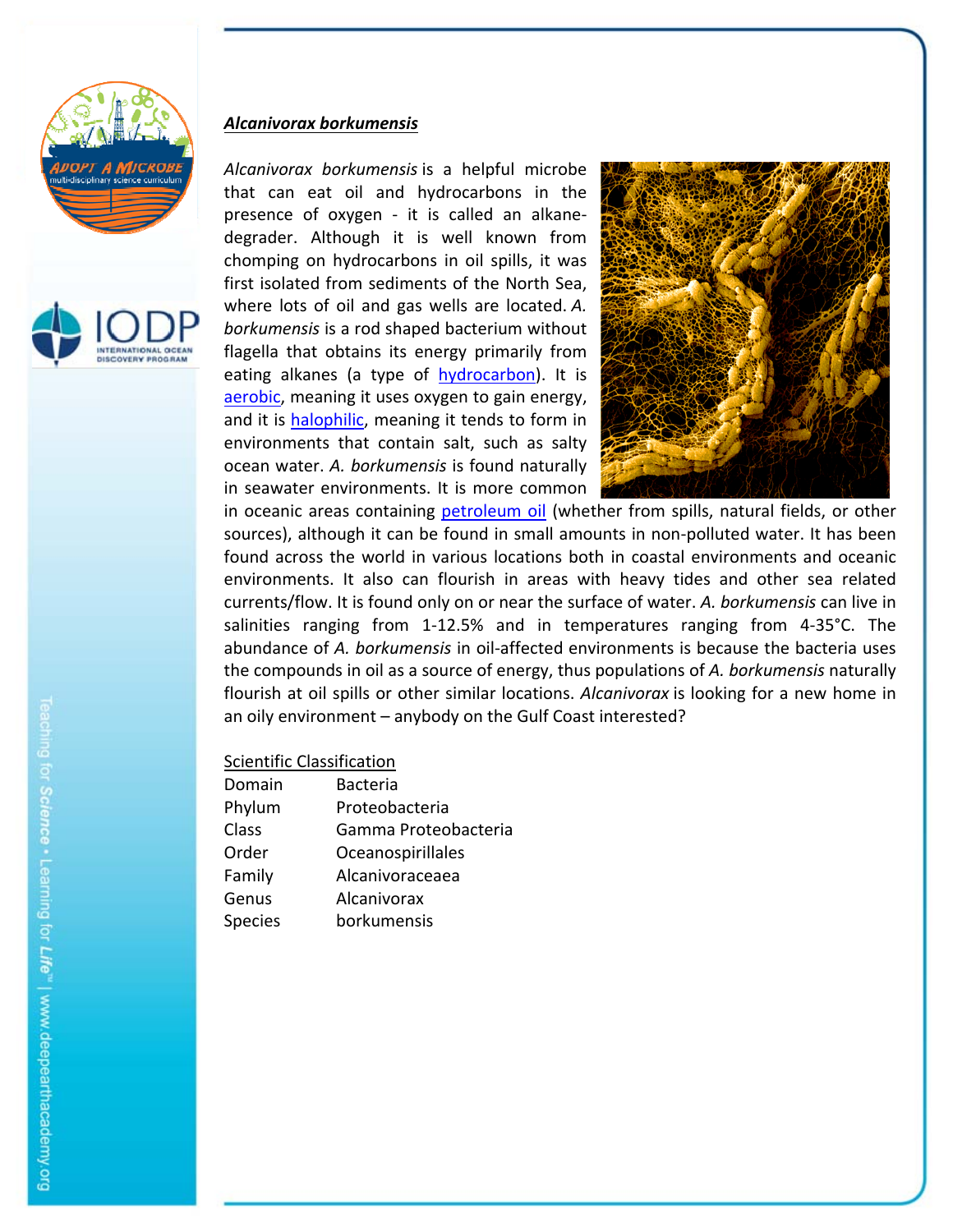



#### *Archaeoglobus sulfaticallidus*

*Archaeoglobus sulfaticalldius* likes to live in hot water, eating sulfate and producing stinky rotten‐egg smelling sulfide gas. Archaeoglobus members are hyperthermophiles that can be found in hydrothermal vents, oil deposits, and hot springs. *Archaeoglobus* grow at extremely high temperatures between 60 and 95 °C, with optimal growth at 83 °C. They are sulfate-reducing archaea, coupling the

reduction of sulfate to sulfide with the oxidation of many different organic carbon sources, including complex polymers. These archaeons are known to cause the corrosion of iron and steel in oil and gas processing systems by producing iron sulphide. *A. sulfaticallidus* is looking for a new home in hot water with someone who doesn't mind it smelling like farts.

| Domain         | Archaea          |
|----------------|------------------|
| Phylum         | Euryarchaeota    |
| Class          | Archaeoglobi     |
| Order          | Archaeoglobales  |
| Family         | Archaeaglobaceae |
| Genus          | Archaeoglobus    |
| <b>Species</b> | sulfaticallidus  |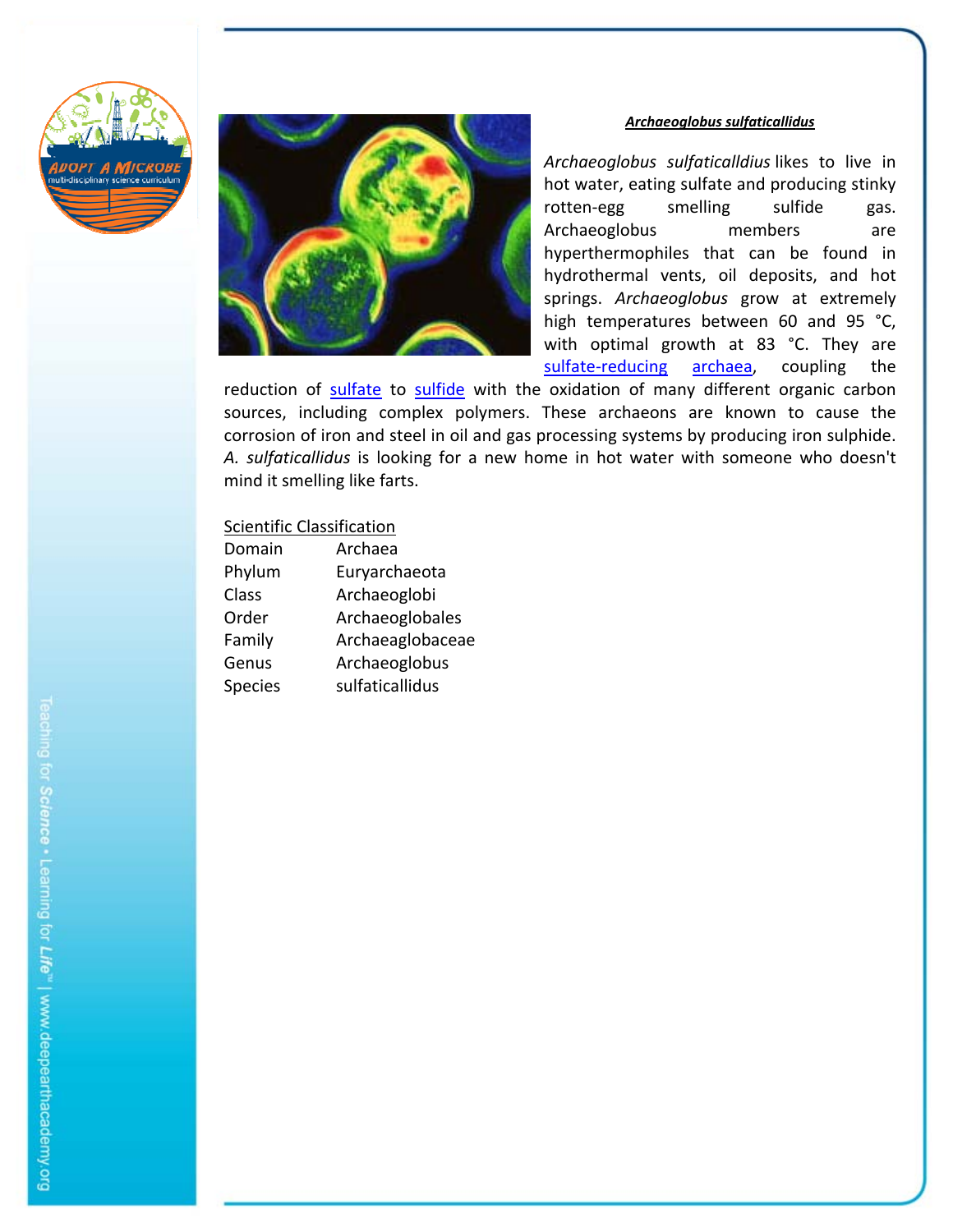



## *Desulforudis audaxviator*

*Desulforudis audaxviator* is a citizen of the deep. *D. audaxviator* was originally found in deep gold mines in South Africa, almost 3 kilometers below the surface of the Earth, but it has also been seen in other deep mines in North America. Its name comes from a quotation from Jules Verne's novel *Journey to the Center of the Earth*. The hero, Professor Lidenbrock, finds a secret inscription in Latin that reads: *Descende, audax viator, et terrestre centrum attinges* (Descend, bold traveller, and you will attain the center of the Earth). Like Archaeoglobus, *D. audaxviator* is a sulfate reducing bacteria that produces stinky rotten‐egg smelling sulfide gas, and it can also breath hydrogen gas. When conditions are not great for D. audaxviator, it has been known to form hard cysts and wait for better times. *D. audaxviator* is looking for a new home in a deep, dark environment.

| Domain         | <b>Bacteria</b>     |
|----------------|---------------------|
| Phylum         | <b>Firmicutes</b>   |
| Class          | Clostridia          |
| Order          | Clostridiacaea      |
| Family         | Peptococcaceae      |
| Genus          | <b>Desulforudis</b> |
| <b>Species</b> | audaxviator         |
|                |                     |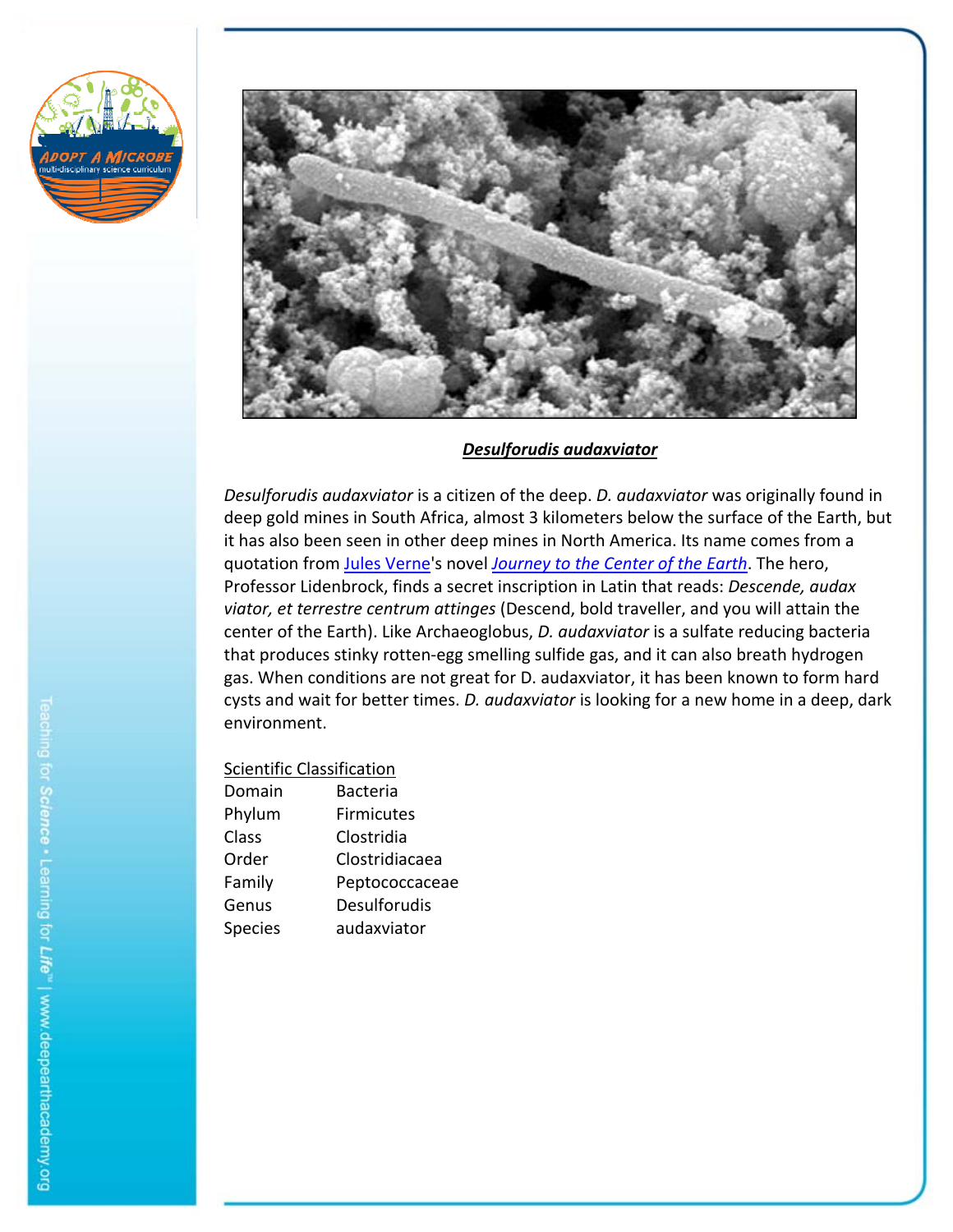



*Mariprofundus ferrooxydans*

*Mariprofundus ferrooxydans* is a fancy‐pants microbe that produces beautiful twisted ribbons of rust. *M. ferrooxydans* like to grow in near neutral pH water at the bottom of the ocean in areas with lots of iron and a little bit of oxygen. *M. ferrooxydans* "breathes" iron and oxygen, and produces rust as a waste product. Shaped liked a kidney bean, *M. ferrooxydans* uses flagella to spin towards more oxygen, leaving behind a twisted stalk of iron. *M. ferrooxydans* grew up around Hawaii, preferring hot water spewing from underwater volcanoes. *M. ferrooxydans* is looking for a new home with lots of rusty nails.

| Domain         | <b>Bacteria</b>    |
|----------------|--------------------|
| Phylum         | Proteobacteria     |
| Class          | Zetaproteobacteria |
| Order          | Mariprofundales    |
| Family         | Mariprofundaceae   |
| Genus          | Mariprofundus      |
| <b>Species</b> | ferrooxydans       |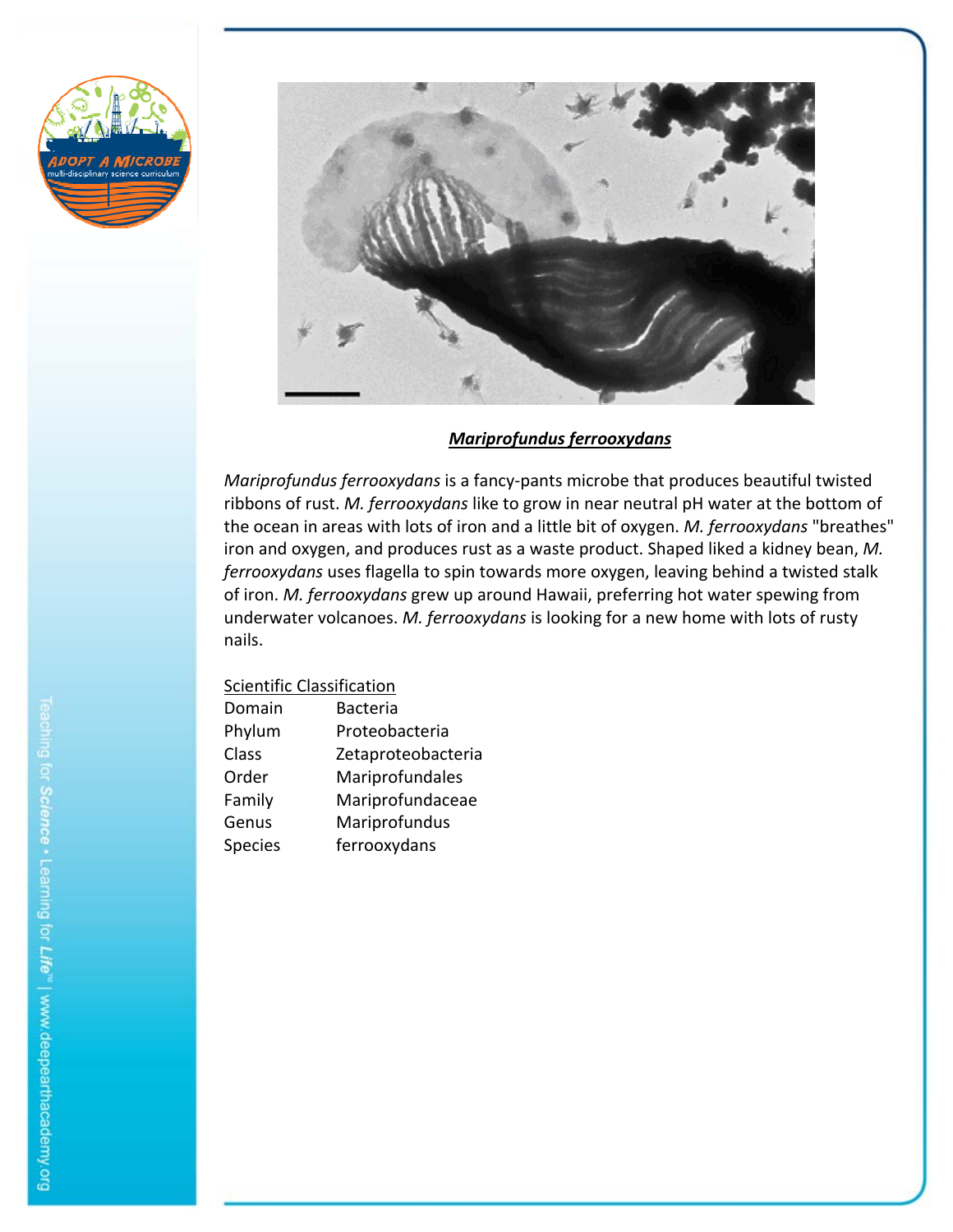## *Methanocaldococcus jannaschii*

*Methanocaldococcus jannaschii* is one a tough little microbe. As a hyperthermophile, it likes to live in salty water that is 85 degrees Celsius (that's about 185 degrees Fahrenheit), and it can even survive in water that is hotter than that. So, next time you are preparing a pot of boiling salty water to make some pasta, think about what it must be like to survive in such hot water! *M. jannaschii* was first discovered back in the early 1980s at hydrothermal vents at the bottom of



the ocean. Back then, hydrothermal vents had only recently been discovered, and scientists were very curious to know what kinds of life might be found in those 'extreme' environments. Specifically, they were very curious to find out if microbes might be involved in the formation of methane gas that was measured in the hot fluids spewing out of the seafloor. Sure enough, some clever folks were able to grow M. *jannaschii* is hot culture media that contained abundant hydrogen and carbon dioxide gases. *M. jannaschii* gains energy from combining hydrogen and carbon dioxide and converting them into methane gas – a process called methanogenesis. One gas that *M. jannaschii* does not like, though – oxygen. Even the smallest exposure of *M. jannaschii* to oxygen in the air is bad news for these microbes (think of the scene in the Wizard of Oz where the wicked witch of the west cries 'I'm melting!'). These microbes have bundles of flagella – basically like little tails that the cells can whip about to 'swim'. Wondering about the name? *Methanocaldococcus* refers to the cells being small ball‐ shaped cells ("cocci") that make methane, and the *jannaschii* part is kind of like a family name, as the cells are named after the late Holger Jannasch, a scientist that was involved in describing the hydrothermal vents. M. jannaschii is looking for a new home in a bath of hot water.

| Domain         | Archaea               |
|----------------|-----------------------|
| Phylum         | Euryarchaeota         |
| Class          | Methanococci          |
| Order          | Methanococcales       |
| Family         | Methanocaldococcaceae |
| Genus          | Methanocaldococcus    |
| <b>Species</b> | jannaschii            |